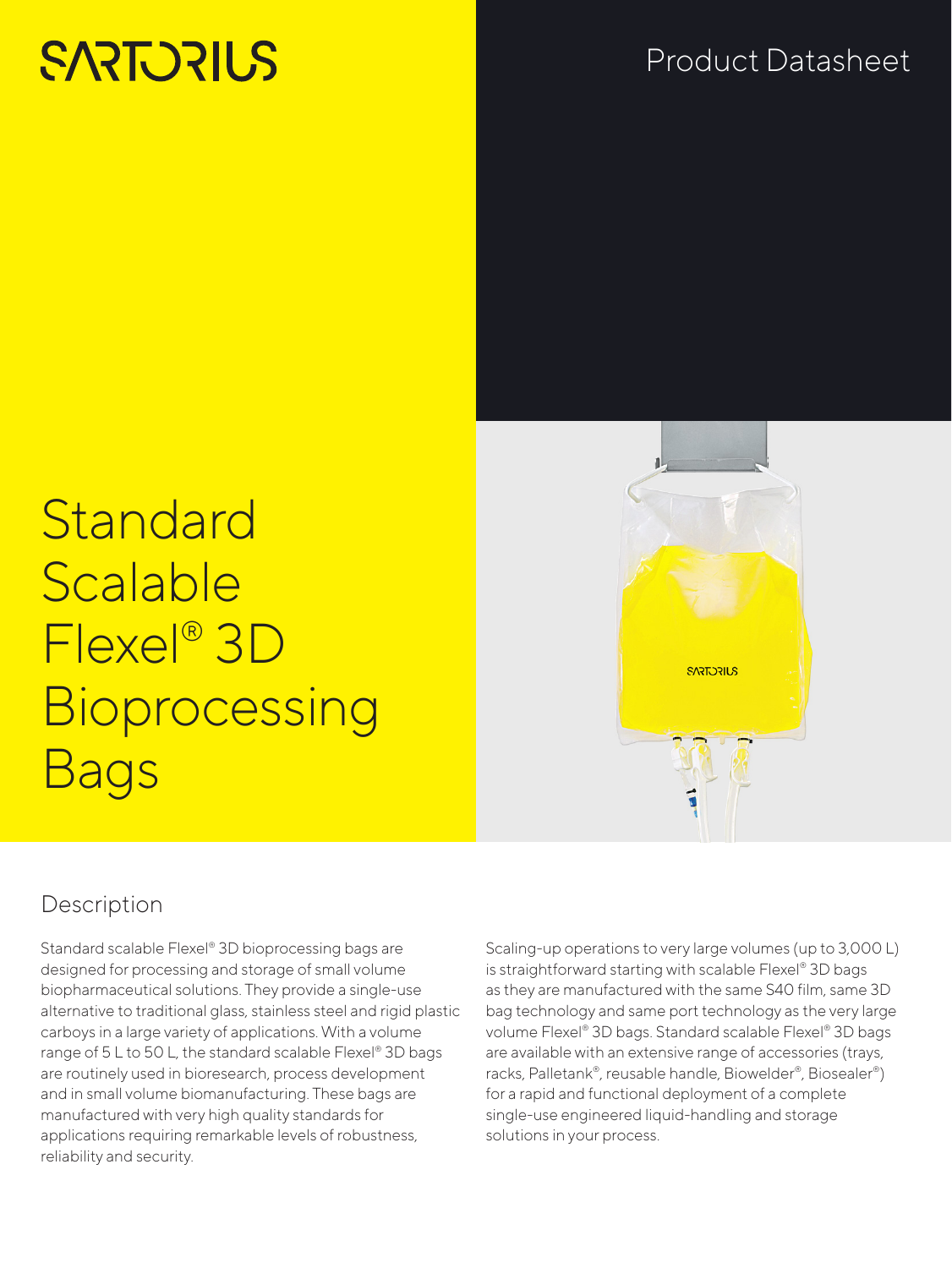# Cost Reduction and Risk Reduction

Single-use systems used in biopharmaceutical manufacturing improve process safety as they reduce the risk of cross contamination from batch-to-batch and product-to-product. Costly and time-consuming CIP and SIP operations are minimized. This results not only in significant cost savings within the entire manufacturing process, but also in the optimization of capacity utilization.

# Applications

Standard scalable Flexel® 3D bioprocessing bags are constructed from S40, a multi-layer film that provides a strong structure with low gas permeability and high chemical resistance for the safe processing of a wide range of biopharmaceutical fluids in a variety of applications.

Typical applications requiring robust container storage include:

- Buffers and cell culture media filtration and storage
- **Product harvest**
- Product pooling
- **Fraction collection**
- Viral inactivation and filtration
- Bulk intermediate filtration and hold
- Final product storage

| <b>Features</b>                                 | <b>Benefits</b>                                                                       |
|-------------------------------------------------|---------------------------------------------------------------------------------------|
| Multiple manufacturing sites                    | High security of supply                                                               |
| All connections<br>extensively qualified        | Safe and robust                                                                       |
| Full compliance with ISO 11137                  | Highest sterility assurance level                                                     |
| Standard design                                 | Most designs available from stock                                                     |
| Various bag size                                | High flexibility                                                                      |
| Designed to fit standard tray<br>and Palletank® | Space saving containment systems                                                      |
| Scalable S40 film                               | Process scalability with the same<br>product contact materials from<br>5 L to 3,000 L |

# Flexibility

Standard scalable Flexel® 3D bags are available for a fast implementation in a customer process, using pre-defined bag configurations. The bag configurations may be readily customized to optimize the integration into a specific application and process, using pre-qualified and off the shelf OPUS components. Sartorius Stedim Biotech supports user design with a comprehensive support program that ensures successful design implementation of single-use manufacturing.

# Easy Implementation

Standard scalable Flexel® 3D bags are available with volume of 5 L, 10 L, 20 L and 50 L. They are supplied, sterilized and ready to use for easy and convenient process implementation. A 50 L configuration with thermoweldable TPE tubing is provided for flexible incorporation into your process. Sterile connection and disconnection devices like the Biowelder® and the Biosealer® can be used to allow safe connections and disconnections from and to another process step.

A series of associated systems such as reusable handles, plastic and stainless steel trays, racks and Palletanks®, facilitates bag handling, transportation and storage.

# Security of Supply

Sartorius Stedim Biotech has established multiple manufacturing sites with consistent industrial processes. The expertise of designing single-use solutions combined with collaborative supplier management and customer demand planning, ensures a state-of-the-art product supported by a robust supply chain that can cope with strong market growth.

# Validation

Standard scalable Flexel® 3D bags have been qualified applying the most comprehensive and innovative test regimes. Biological, chemical and physical tests, combined with extensive extractable testing, provide users of standard scalable Flexel® 3D bags with data representing a wide range of process fluids in a variety of processing conditions.

Full compliance with ISO 11137 allows for a validated claim of sterility on all Sartorius Stedim Biotech single-use products with a sterility assurance level of 10<sup>-6</sup> over the shelf life.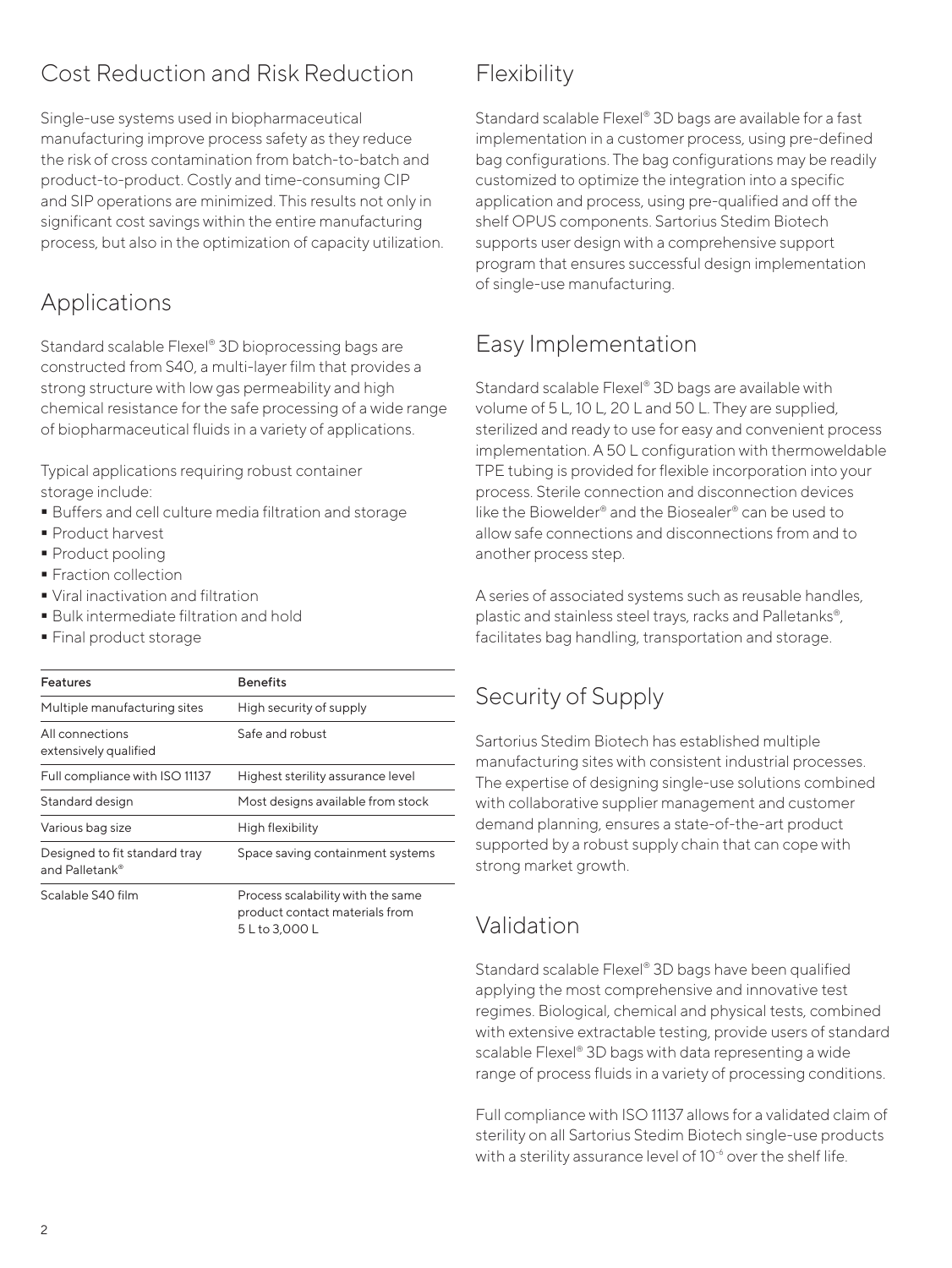# Quality Assurance

Sartorius Stedim Biotech Quality Systems for single-use products follow applicable ISO and FDA regulations. Design, manufacture and sterilization processes are conducted under conditions that mirror biopharmaceutical operations and meet cGMP requirements. Standard scalable Flexel® 3D bags are tested for compliance to:

- USP <87>: Biological reactivity tests, in Vitro
- USP <88>: Biological reactivity tests, in Vivo
- USP <661>: Tests for plastic
- USP <788> and E.P. 2.9.19: Particulate matters in injections
- USP<85> and E.P.2.6.14: Bacterial endotoxins
- ISO 11737: Bioburden
- **ISO 11137: Sterilization of medical devices**

## Supply Chain

The majority of standard scalable Flexel® 3D bag systems are available from stock.



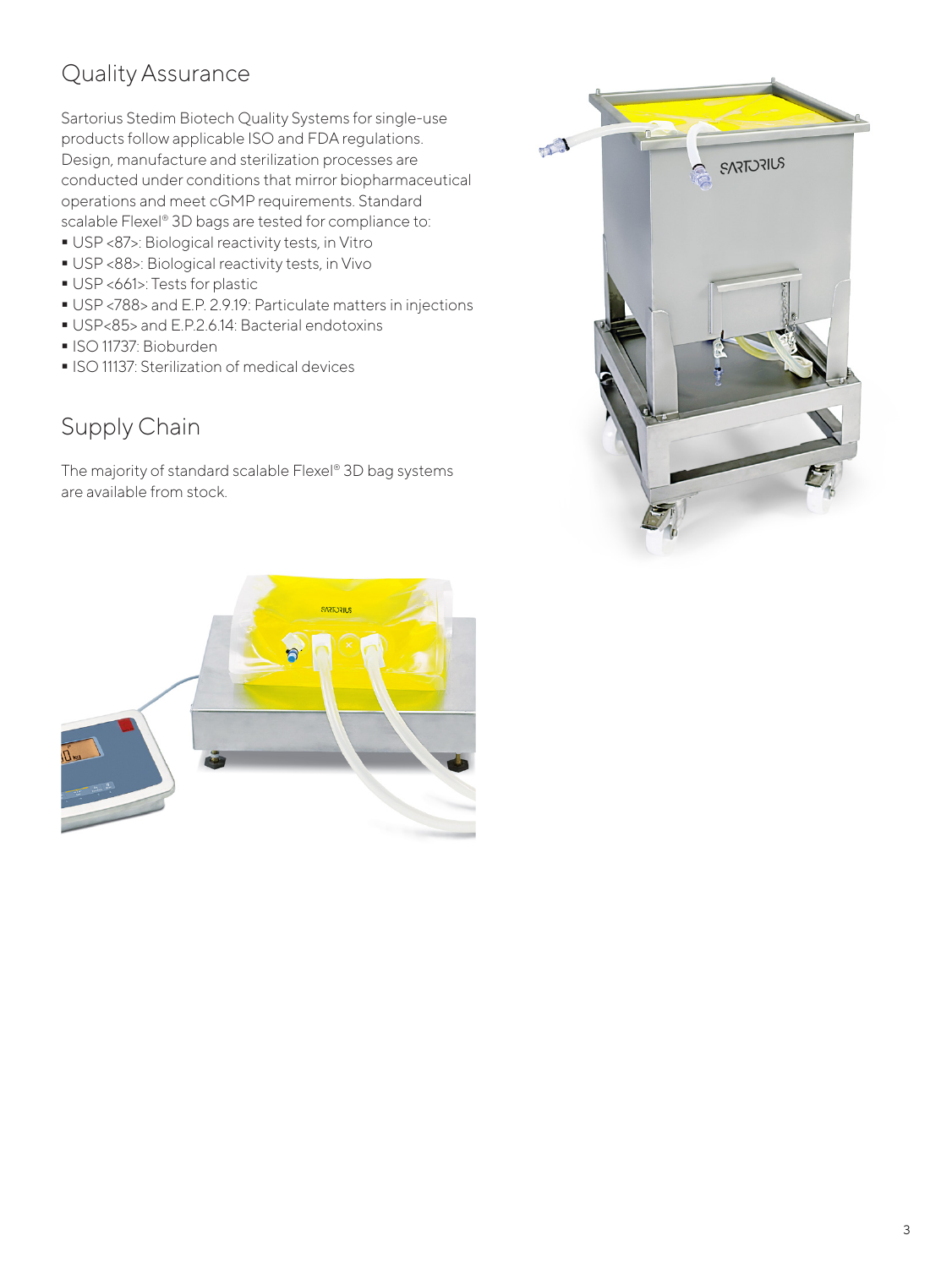# Specifications

### 1. Standard Scalable Flexel® 3D Bags

| Bag chamber     | Multiple layer film construction, including<br>EVOH gas barrier layer and a PE contact layer |
|-----------------|----------------------------------------------------------------------------------------------|
| Tubing          | Silicone, TPE                                                                                |
| Fittings        | MPC and MPX male and female couplings,<br>female luer lock, needle-less sampling port        |
| Volumes         | 5 L, 10 L, 20 L and 50 L                                                                     |
| Number of ports | 3 ports (5 L, 10 L and 20 L)<br>3 top ports and 3 bottom ports (50 L)                        |
| Sterilization   | By gamma irradiation                                                                         |



### 2. Reusable Handle

| Removable handle for Flexel® 3D 5-10-20 L<br>Description |  |
|----------------------------------------------------------|--|

Material of construction Silicone | PA coated steel

### 3. Plastic Trays

| Material of construction Polypropylene |                    |
|----------------------------------------|--------------------|
| Tray capacity                          | 5 L, 10 L and 20 L |
| Lids available for                     | 5 L, 10 L          |
| Stackable                              | Yes                |

### Dimensions

| 5 L  | $400 \times 300 \times 175$ mm – $(15.8" \times 11.8" \times 6.9")$   |
|------|-----------------------------------------------------------------------|
| 10 L | $600 \times 400 \times 175$ mm – $(23.63" \times 15.8" \times 6.9")$  |
| 20 L | $1,000 \times 400 \times 214$ mm – $(39.4" \times 11.8" \times 8.4")$ |

### Weight of Tray | Bag and Lid (Bag Filled to Nominal Volume)

| 5 l  | 6.2 Kg (13.7 lbs)  |
|------|--------------------|
| 10 L | 12.4 Kg (27.3 lbs) |
| 20 L | 24.1 Kg (53.0 lbs) |



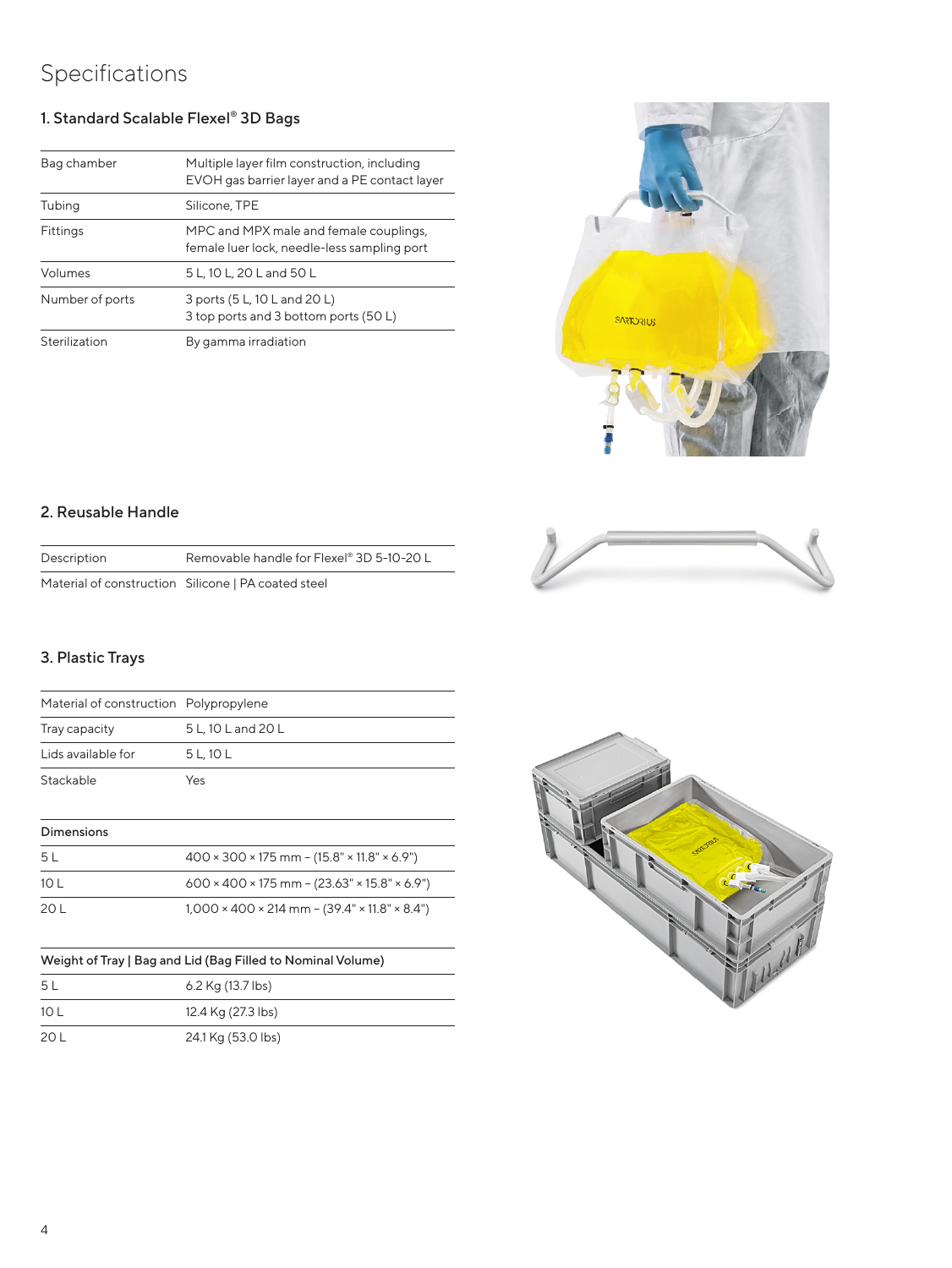### 4. Stainless Steel Trays

| Material          | 304   stainless steel                                           |  |
|-------------------|-----------------------------------------------------------------|--|
| Surface finish    | Bead blasted                                                    |  |
| Tray capacity     | 5 L (for Flexel® 3D 5 L)<br>10 L (for Flexel® 3D 10 L and 20 L) |  |
| Lid available for | 5 L. 10 L                                                       |  |
|                   |                                                                 |  |

### Dimensions

| 5 L  | $475 \times 330 \times 117$ mm – $(18.7" \times 12.9" \times 4.6")$ |
|------|---------------------------------------------------------------------|
| 10 L | $760 \times 330 \times 117$ mm – (29.9" × 12.9" × 4.6")             |



### Weight of Tray | Bag and Lid (Bag Filled to Nominal Volume)

| -5 L              | 8.6 Kg (18.9 lbs)  |
|-------------------|--------------------|
| 10 L              | 15.7 Kg (34.5 lbs) |
| 20 L in 10 L tray | 25.7 Kg (56.5 lbs) |

### 5. Rack System

(Please consult the Flexboy® Tray and Rack System Datasheet)

|                                      | <b>Base Module 1</b>                                                                                       | <b>Additional Module 2</b>                                                                                 | <b>Full System</b>                                                                                            |
|--------------------------------------|------------------------------------------------------------------------------------------------------------|------------------------------------------------------------------------------------------------------------|---------------------------------------------------------------------------------------------------------------|
| Material                             | 304 L stainless steel                                                                                      | 304 L stainless steel                                                                                      | 304 L stainless steel                                                                                         |
| Surface finish                       | Bead blasted                                                                                               | Bead blasted                                                                                               | Bead blasted                                                                                                  |
| Weight                               | 30.5 Kg (67.1 lbs)                                                                                         | 26 Kg (57.2 lbs)                                                                                           | 82.5 Kg (181.5 lbs)                                                                                           |
| Stainless steel tray<br>compartments | 4 places for 5 or 10 L stainless steel trays<br>- (2 places for 20 L stainless steel trays)                | 8 places for 5 or 10 L stainless steel trays<br>- (4 places for 20 L stainless steel trays)                | 20 places for 5 or 10 L stainless steel trays<br>- (10 Places for 20 L stainless steel trays)                 |
| Plastic tray<br>compartments         | 2 places for 20 L plastic trays or<br>2 places for 10 L plastic trays or<br>4 places for 5 L plastic trays | 4 places for 20 L plastic trays or<br>4 places for 10 L plastic trays or<br>8 places for 5 L plastic trays | 10 places for 20 L plastic trays or<br>10 places for 10 L plastic trays or<br>20 places for 5 L plastic trays |
| Peristaltic pumps<br>compartment     | Yes - Dimensions:<br>$887 \times 775 \times 300$ mm<br>$(34.9" \times 30.5" \times 11.8")$                 | <b>No</b>                                                                                                  | Yes - Dimensions:<br>$887 \times 775 \times 300$ mm<br>$(34.9" \times 30.5" \times 11.8")$                    |
| Wheels                               | Four swivel wheels<br>(Two with brakes)                                                                    |                                                                                                            | Four swivel wheels<br>(Two with brakes)                                                                       |
| Additional features                  | Built in wheels<br>(Non-autoclavable)                                                                      |                                                                                                            | Full = $1$ base + $2$ additional modules                                                                      |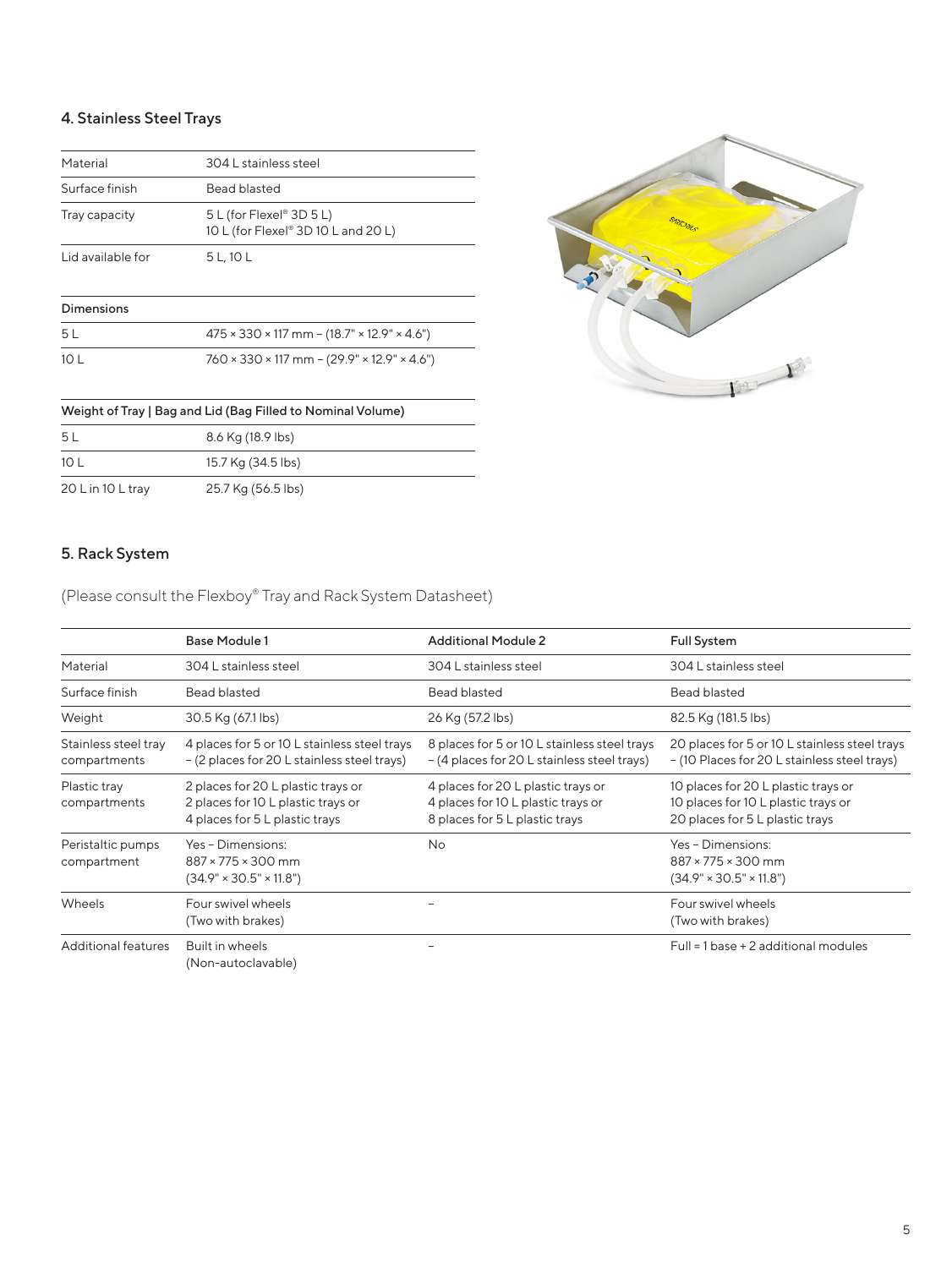### 6. Palletank® for Storage

| Description           | Palletank® 50 L for storage stackable      |
|-----------------------|--------------------------------------------|
| Bag volume            | 50 L                                       |
| Construction material | 304   stainless steel                      |
| Surface finishing     | Bead blasted                               |
| Dimensions (approx.)  | 490 × 490 × 750 mm (19.3" × 19.3" × 29.5") |
| Sliding gate          |                                            |
| Stackability (static) | Yes(3)                                     |
| Weight (approx.)      | 24 kg (52.8 lb)                            |

### Accessories

| Description      | Dolly for Palletank® 50 L for storage |
|------------------|---------------------------------------|
| Weight (approx.) | 7 kg (15.4 lb)                        |

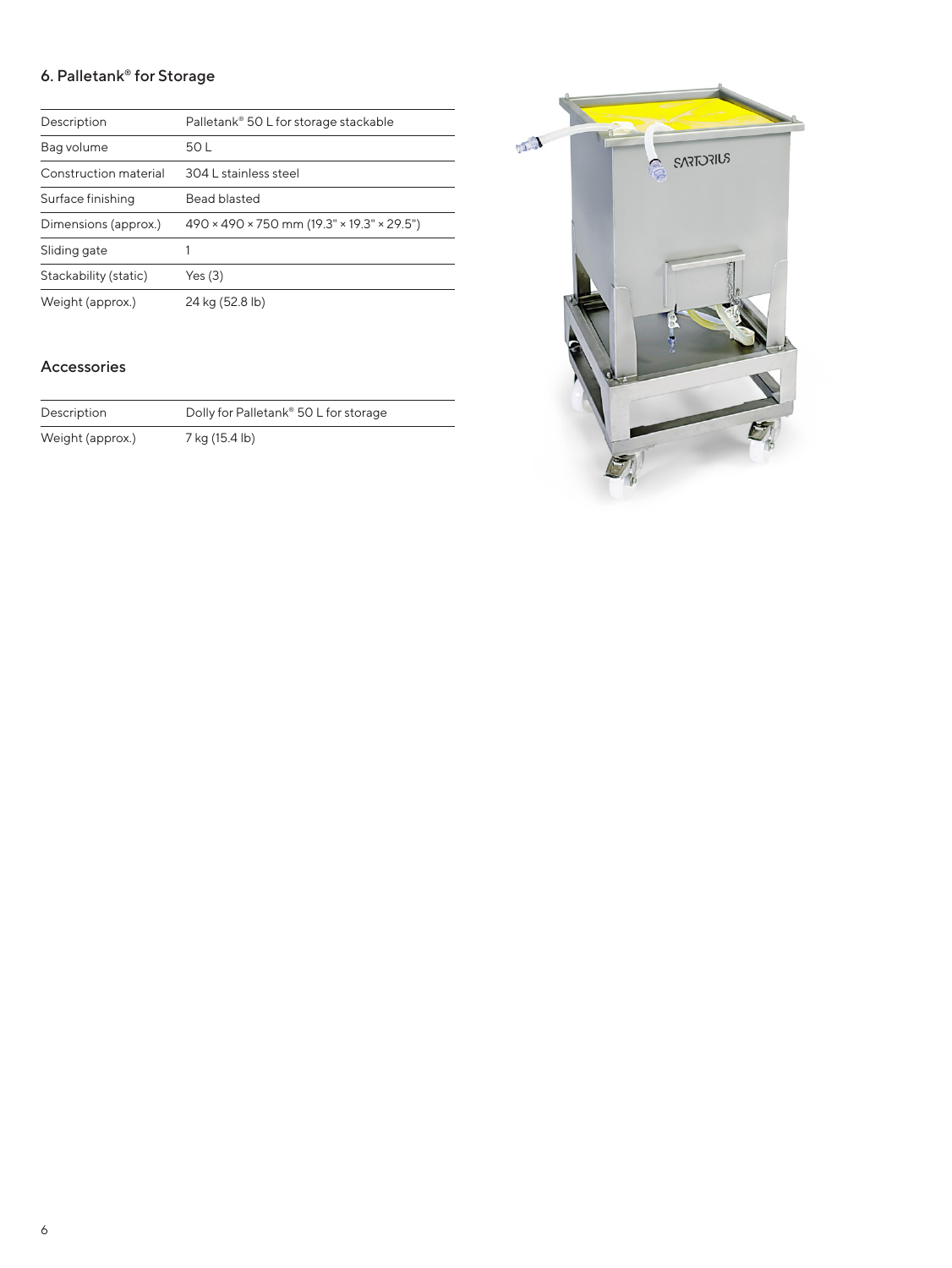# Ordering Information

### 1. Scalable Flexel® 3D Bioprocessing Bags



| Part Number Description |                                       | Tubing   | Bag Port 1                                                              | Bag Port 2                                                                        | Bag Port 3 | Bag Port 4                                                                          | Qty/Box |
|-------------------------|---------------------------------------|----------|-------------------------------------------------------------------------|-----------------------------------------------------------------------------------|------------|-------------------------------------------------------------------------------------|---------|
| FXB112850               | $STD$ Flexel <sup>®</sup> 5 L         | Silicone | $\frac{3}{8}$ " × $\frac{5}{8}$ " × 150 mm (6")<br>%" MPC female + plug | $\frac{1}{4}$ " × $\frac{3}{8}$ " × 100 mm (4")<br>LL female + plug               | Plug       | $\frac{3}{8}$ " × $\frac{5}{8}$ " × 150 mm (6")<br>3/ <sub>8</sub> " MPC male + cap | 12      |
| FXB112852               | STD Flexel <sup>®</sup> 10 L Silicone |          | $\frac{3}{8}$ " × $\frac{5}{8}$ " × 150 mm (6")<br>%" MPC female + plug | $\frac{1}{4}$ " × $\frac{3}{8}$ " × 100 mm (4")<br>LL female + plug               | Plug       | $\frac{3}{8}$ " × $\frac{5}{8}$ " × 150 mm (6")<br>%" MPC male + cap                | 12      |
| FXB112853               | STD Flexel <sup>®</sup> 20 L Silicone |          | $\frac{3}{8}$ " × $\frac{5}{8}$ " × 150 mm (6")<br>%" MPC female + plug | $\frac{1}{4}$ " × <sup>3</sup> / <sub>8</sub> " × 100 mm (4")<br>LL female + plug | Plug       | $\frac{3}{8}$ " × $\frac{5}{8}$ " × 150 mm (6")<br>%" MPC male + cap                | 12      |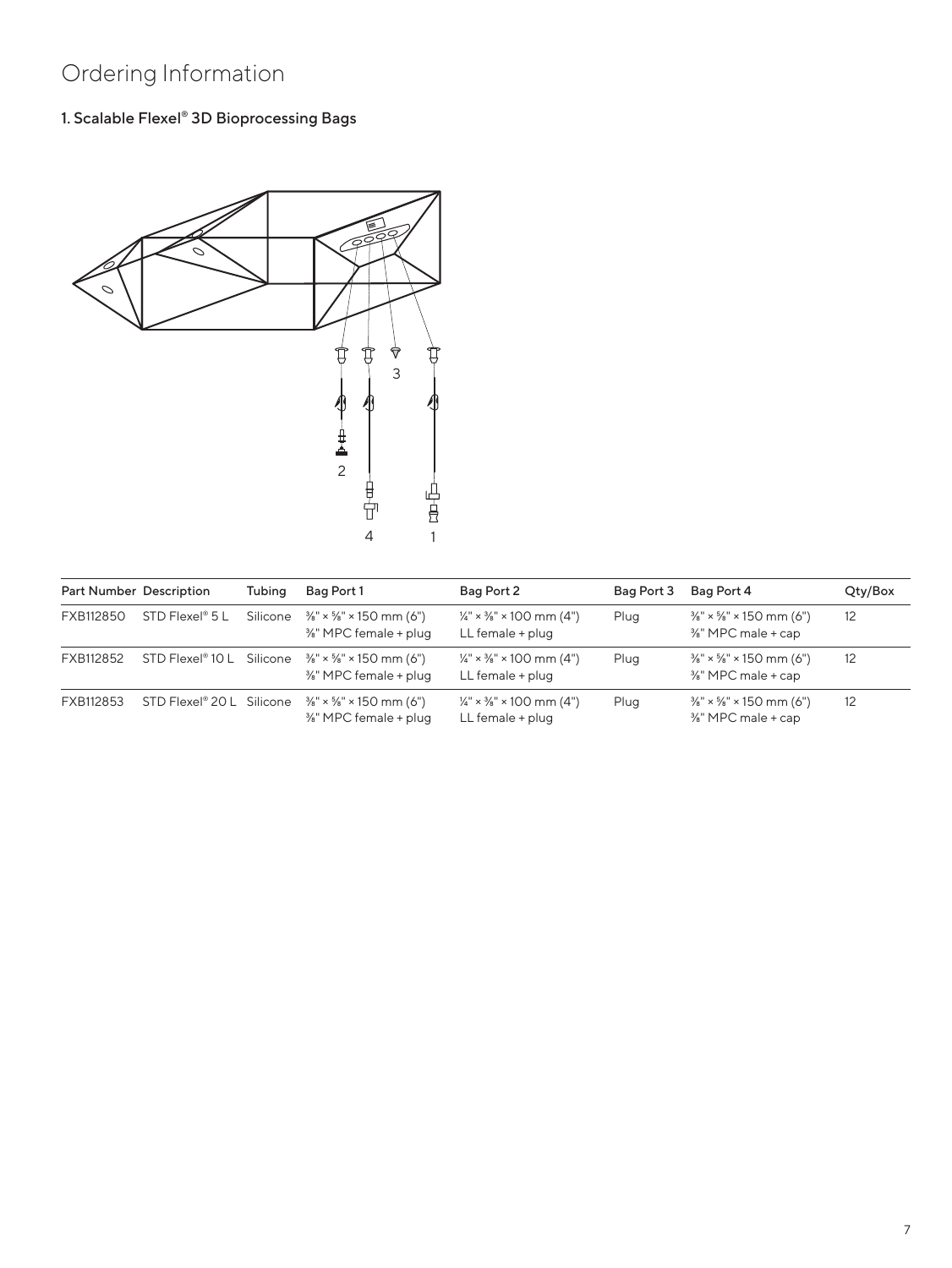

| Part Number Description |                                                  | Tubing | Top Port 1                                                                                                                 | Top Port 2                                                                       | Top Port 3                                                                     | Top Port 4    | Qty/Box |
|-------------------------|--------------------------------------------------|--------|----------------------------------------------------------------------------------------------------------------------------|----------------------------------------------------------------------------------|--------------------------------------------------------------------------------|---------------|---------|
| FXB113153               | STD Flexel <sup>®</sup><br>Cubical 50 L<br>clear |        | Silicone and $\frac{1}{4} \times \frac{3}{8} \times 10$ cm (4")<br>+ male MPC<br>$C$ -Flex <sup>®*</sup> 374 + sealing cap | $\frac{1}{2}$ " × $\frac{3}{4}$ " × 50 cm (20")<br>+ female MPX<br>+ sealing cap | $\frac{1}{2}$ " × $\frac{3}{4}$ " × 50 cm (20")<br>+ male MPX<br>+ sealing cap | Plug          | 4       |
|                         |                                                  |        | <b>Bottom Port 1</b>                                                                                                       | Bottom Port 2                                                                    | Bottom Port 3                                                                  | Bottom Port 4 |         |
|                         |                                                  |        | $\frac{1}{4}$ " × $\frac{3}{8}$ " × 10 cm (4")<br>$+LL$ female<br>+ needle-free<br>sampling port                           | $\frac{1}{2}$ " × $\frac{3}{4}$ " × 50 cm (20")<br>+ female MPX<br>+ sealing cap | $\frac{1}{2}$ " × $\frac{3}{4}$ " × 50 cm (20")<br>+ male MPX<br>+ sealing cap | Plug          |         |

\* C-Flex® is a registered trademark of Saint-Gobain Performance Plastics Corporation.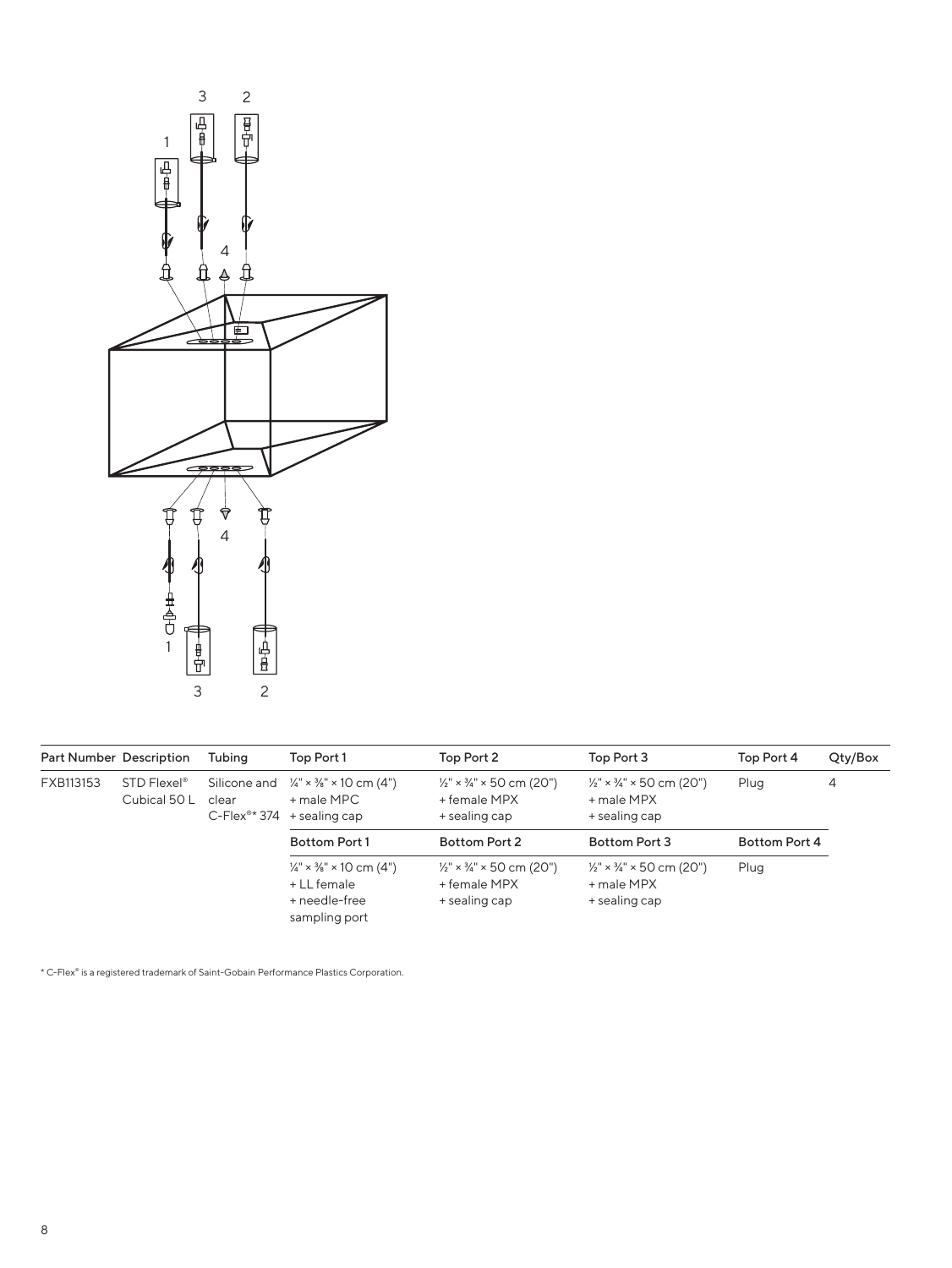### 2. Reusable Handle

| <b>Part Number</b> | Description                               | <b>Qty/Box</b> |
|--------------------|-------------------------------------------|----------------|
| FXA113036          | Removable handle for Flexel® 3D 5-10-20 L |                |

### 3. Plastic Trays

| Part Number | Description                                                       | Qty/Box |
|-------------|-------------------------------------------------------------------|---------|
| FFA113141   | Plastic tray Flexel <sup>®</sup>   Flexboy <sup>®</sup> 5 L + lid |         |
| FFA113142   | Plastic tray Flexel®   Flexboy® 10 L - 20 L + lid                 |         |
| FFA113143   | Plastic tray Flexel® 20 L                                         |         |

### 4. Stainless Steel Trays

| Part Number | Description               | Qty/Box |
|-------------|---------------------------|---------|
| FFA102705   | Flexboy® tray + lid $5 L$ |         |
| FFA102715   | Flexboy® tray + lid 10 L  |         |

### 5. Rack System

| Part Number | Description                   | Qty/Box |
|-------------|-------------------------------|---------|
| FFA102707   | Flexboy® rack   Base module 1 |         |
| FFA102714   | Flexboy® rack   Module 2      |         |

### 6. Palletank® for Storage 50 L

| Part Number | Description                                   | Qty/Box |
|-------------|-----------------------------------------------|---------|
| FXC113946   | Std Palletank® storage 50 L (stackable)       |         |
| FXA113988   | Std Palletank® accessory dolly 50 L (storage) |         |